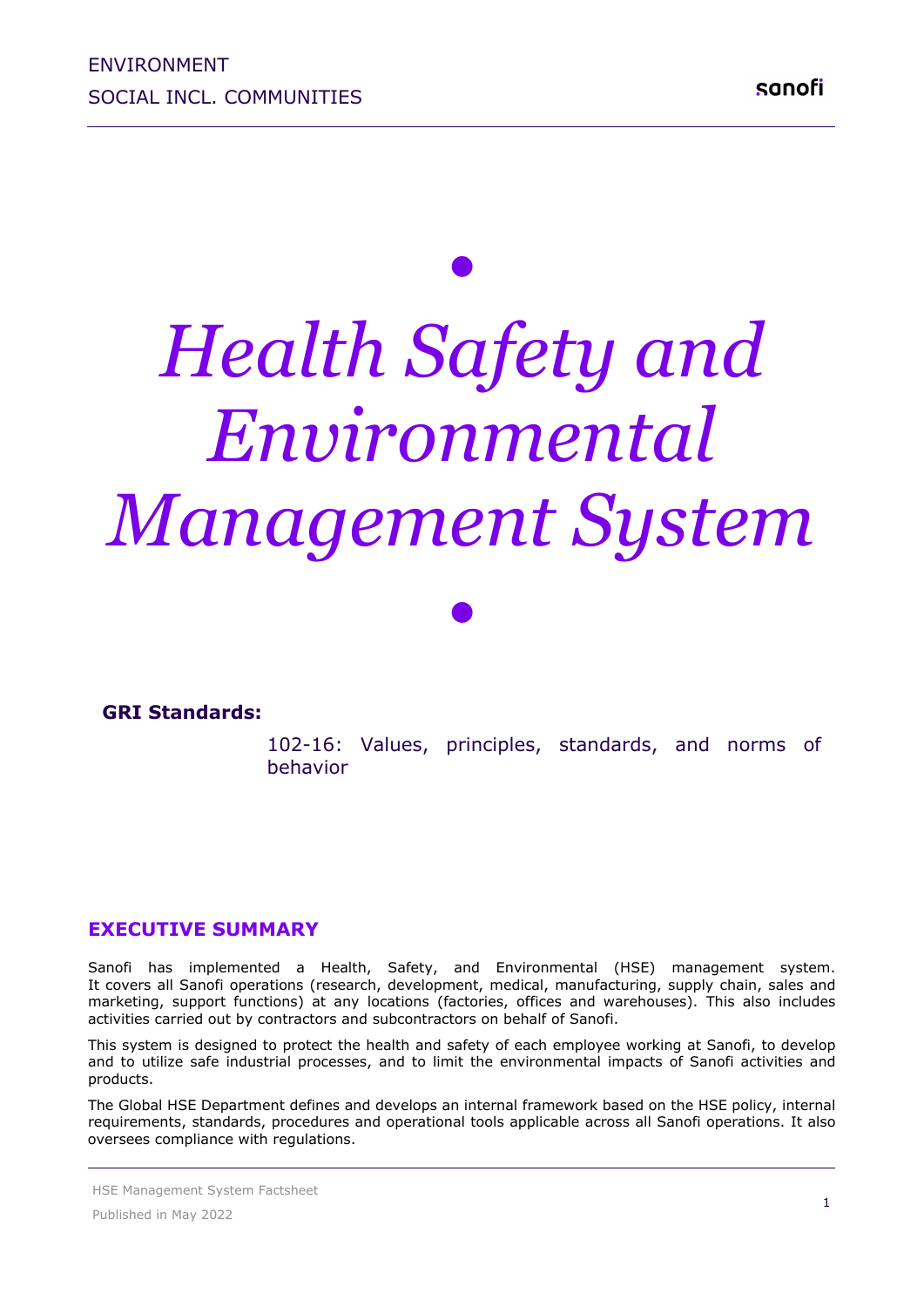Training programs have been set up to fully implement this framework on all levels of hierarchy. HSE performance is measured using reporting tools, self-inspections, and audits, to evaluate the system's effectiveness and review the goals and methods used as part of a continuous improvement approach.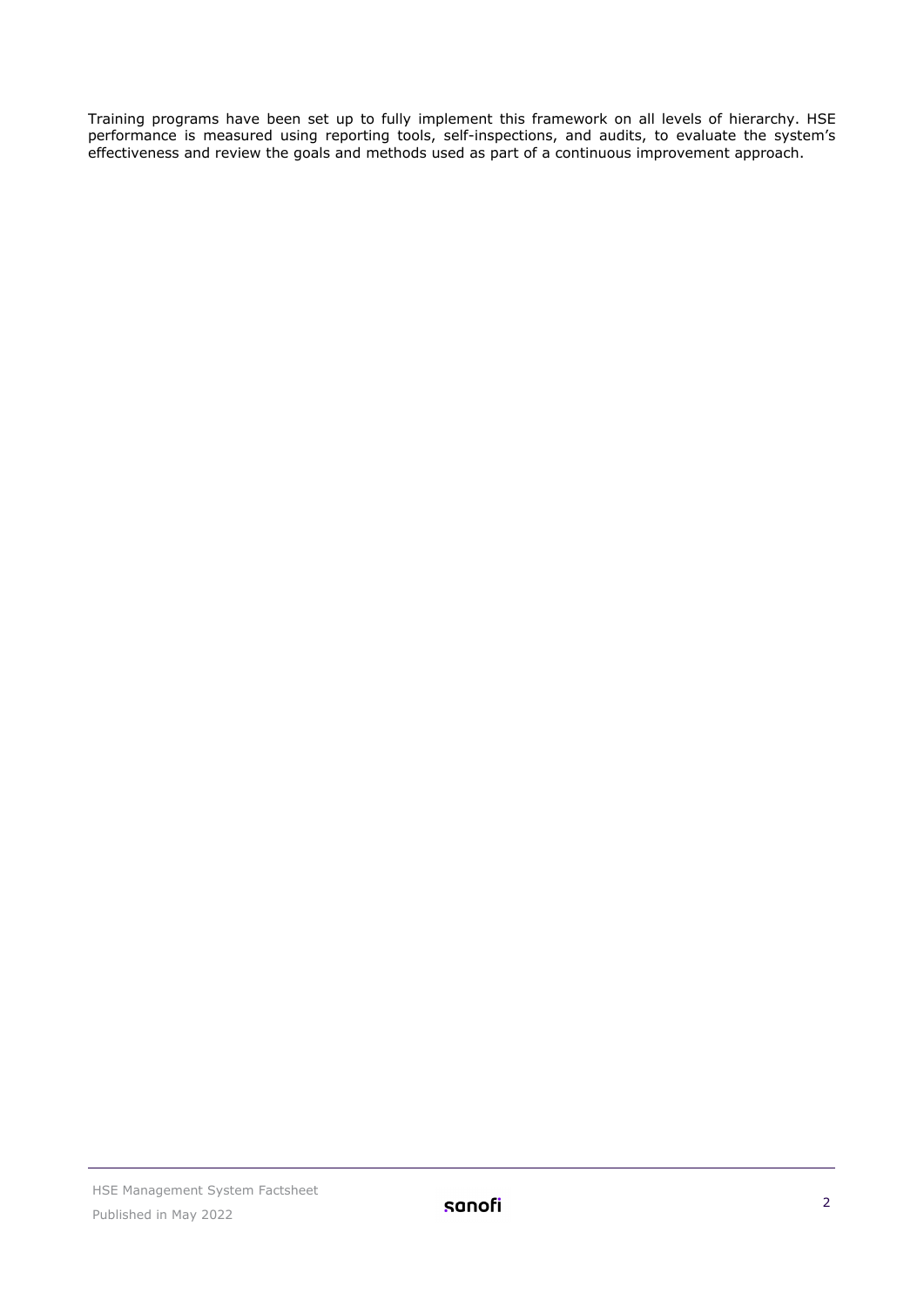# **TABLE OF CONTENTS**

| 2.1. HSE MANAGEMENT SYSTEM ORGANIZATION AND GOVERNANCE 4    |  |
|-------------------------------------------------------------|--|
|                                                             |  |
|                                                             |  |
| 2.4. RISK IDENTIFICATION, MANAGEMENT AND OPERATING CONTROLS |  |
|                                                             |  |
|                                                             |  |
|                                                             |  |
|                                                             |  |
|                                                             |  |

|--|--|--|--|--|--|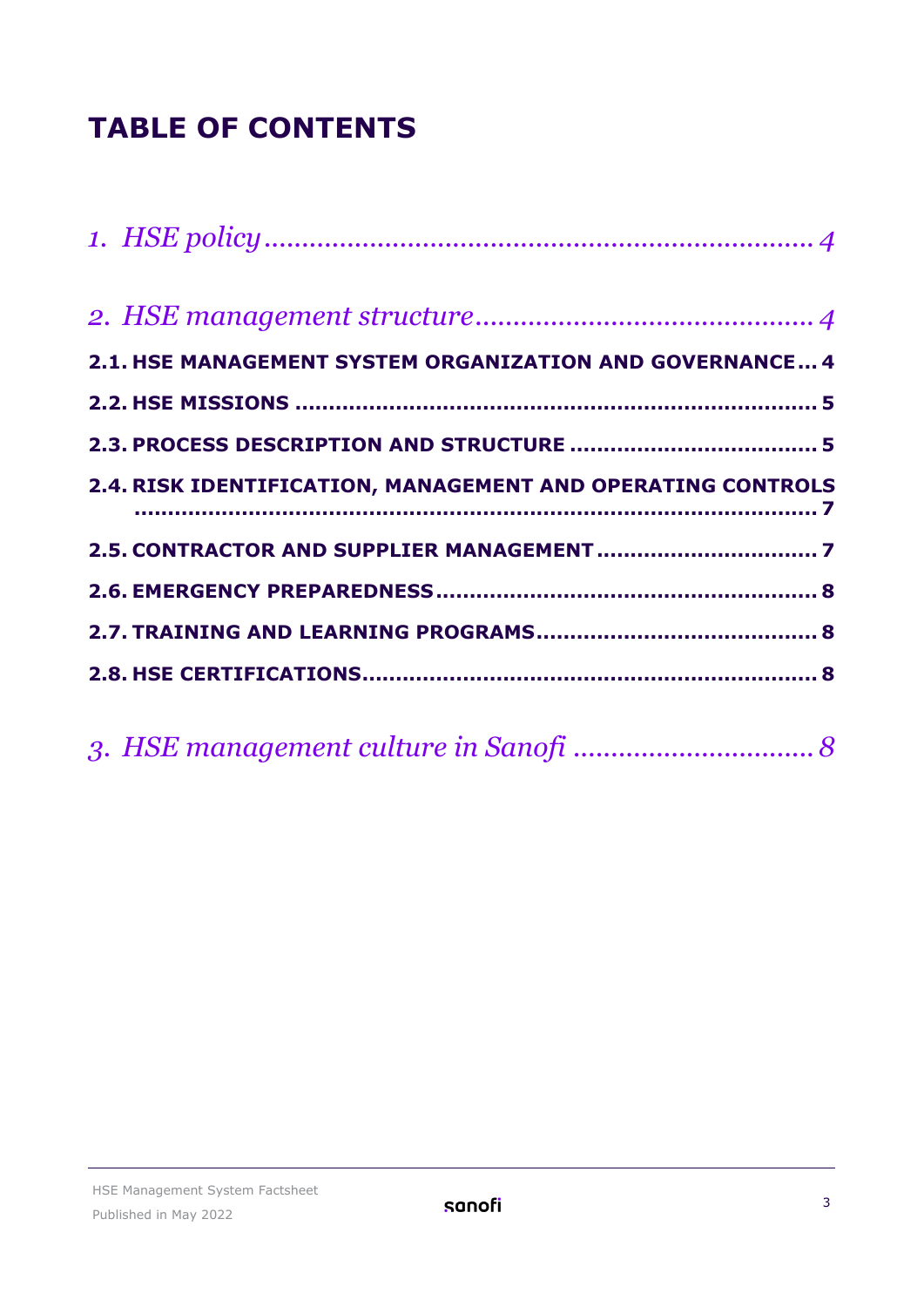# <span id="page-3-0"></span>*1. HSE policy*

The HSE management system is continuously being improved. The HSE policy is signed by the Chief Executive Officer, to demonstrate the Company's strong commitment to addressing HSE issues.

The HSE policy establishes a framework for the actions that Sanofi implements for both employees and external partners. The HSE policy applies to all of Sanofi's activities.

Copies of the policy are posted and displayed in key locations and also on the company intranet.

*For more information, please refer to our HSE policy in the [Document Center](https://www.sanofi.com/en/our-responsibility/documents-center/)*.

# <span id="page-3-1"></span>*2. HSE management structure*

## <span id="page-3-2"></span>**2.1. HSE MANAGEMENT SYSTEM ORGANIZATION AND GOVERNANCE**

In order to meet the HSE challenges and to accompany Sanofi's evolution, the HSE organization is based on the following principles:

- support of specific skills throughout the organization;  $\bullet$
- greater proximity to sites and businesses activities; and
- collaborative and transversal mode of operation, in interface with other business lines.  $\bullet$

The global HSE organization is based on three pillars under the management of one Global HSE Head.



#### HSE Management System Factsheet Published in May 2022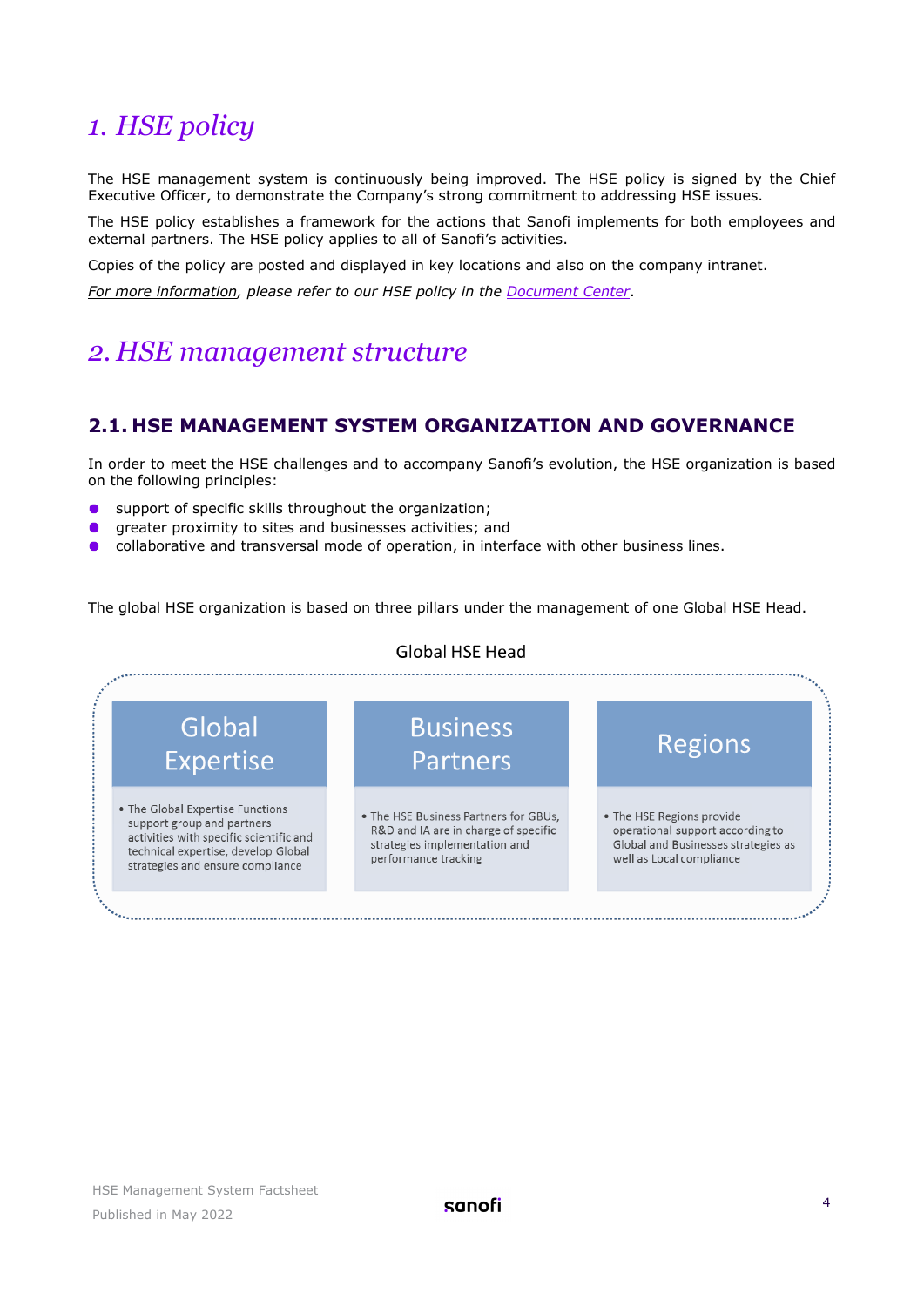# <span id="page-4-0"></span>**2.2. HSE MISSIONS**

In compliance with Sanofi's commitments as defined in its Code of Ethics, the main missions of the global HSE team are to:

- define and implement action plans, documents (Global Policies, requirements, Operational standards and guidance), processes, methods, tools to prevent and limit HSE risks and impacts;
- ensure that current and emerging scientific, technical and regulatory issues as well as best practices  $\bullet$ are captured and communicated;
- point out significant HSE risks (operational including business interruption, financial, legal,  $\bullet$ reputational), alert relevant people and implement adequate mitigation plan;
- participate to merger and acquisition operations as well as assessment of environmental risks and  $\bullet$ management of risks directly retained or indirectly retained regarding given guarantees;
- **o** support all sites and organizations in each business and along all the value chain (Engineering, Procurement, devices, suppliers, etc.) to carry out plans to achieve continuous HSE progress; and
- **•** strengthen the HSE network and job family by developing core expertise and competencies as needed within Sanofi in relation to applicable regulations and HSE challenges.

# <span id="page-4-1"></span>**2.3. PROCESS DESCRIPTION AND STRUCTURE**

The Sanofi HSE Management System is a set of requirements and standards arranged into a pyramid.

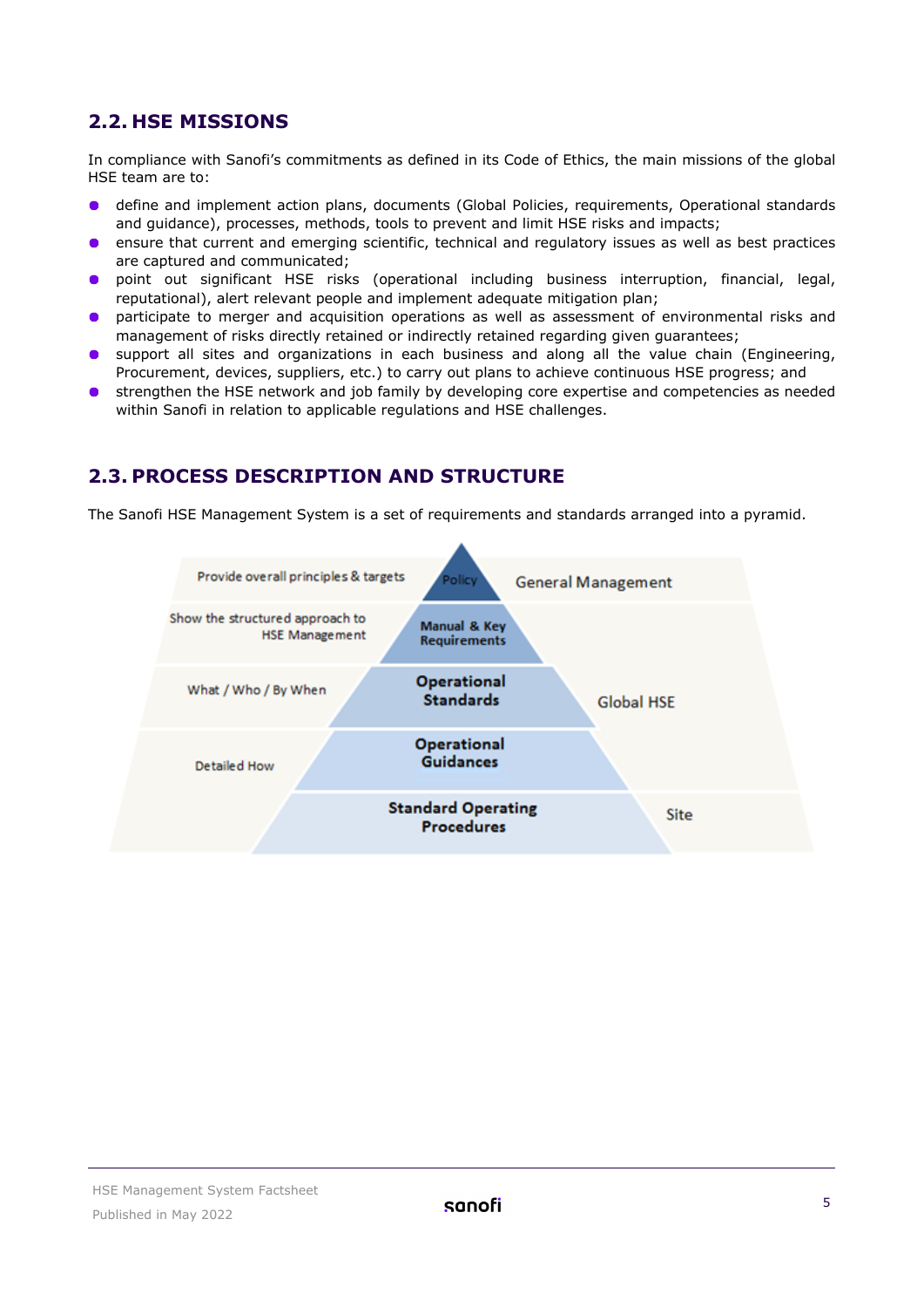The structure of the HSE Management System is based on the "Plan – Operate – Monitor – Improve" structure. This is equivalent to the management approach known as Plan-Do-Check-Act or PDCA cycle.



#### **Plan**

A risk-based approach is developed to enable the establishment of comprehensive objectives and plans to improve management of risks and compliance to applicable regulations and conformance to internal requirements.

#### **Operate**

Operational controls, procedures and processes are implemented to ensure safe work practices and effective control of risks.

#### **Monitor**

HSE results and KPIs are monitored on an ongoing basis to measure the performance against objectives and targets.

Audit are performed to evaluate the system effectiveness.

#### **Improve**

Regular management reviews are performed to ensure the achievement of targets.

Corrective and Preventive actions are implemented to participate to continual HSE performance improvement.

#### **Transversal Support**

Processes and programs are in place to ensure adequate document management, employees' competencies and communication towards achieving the desired level of HSE performance.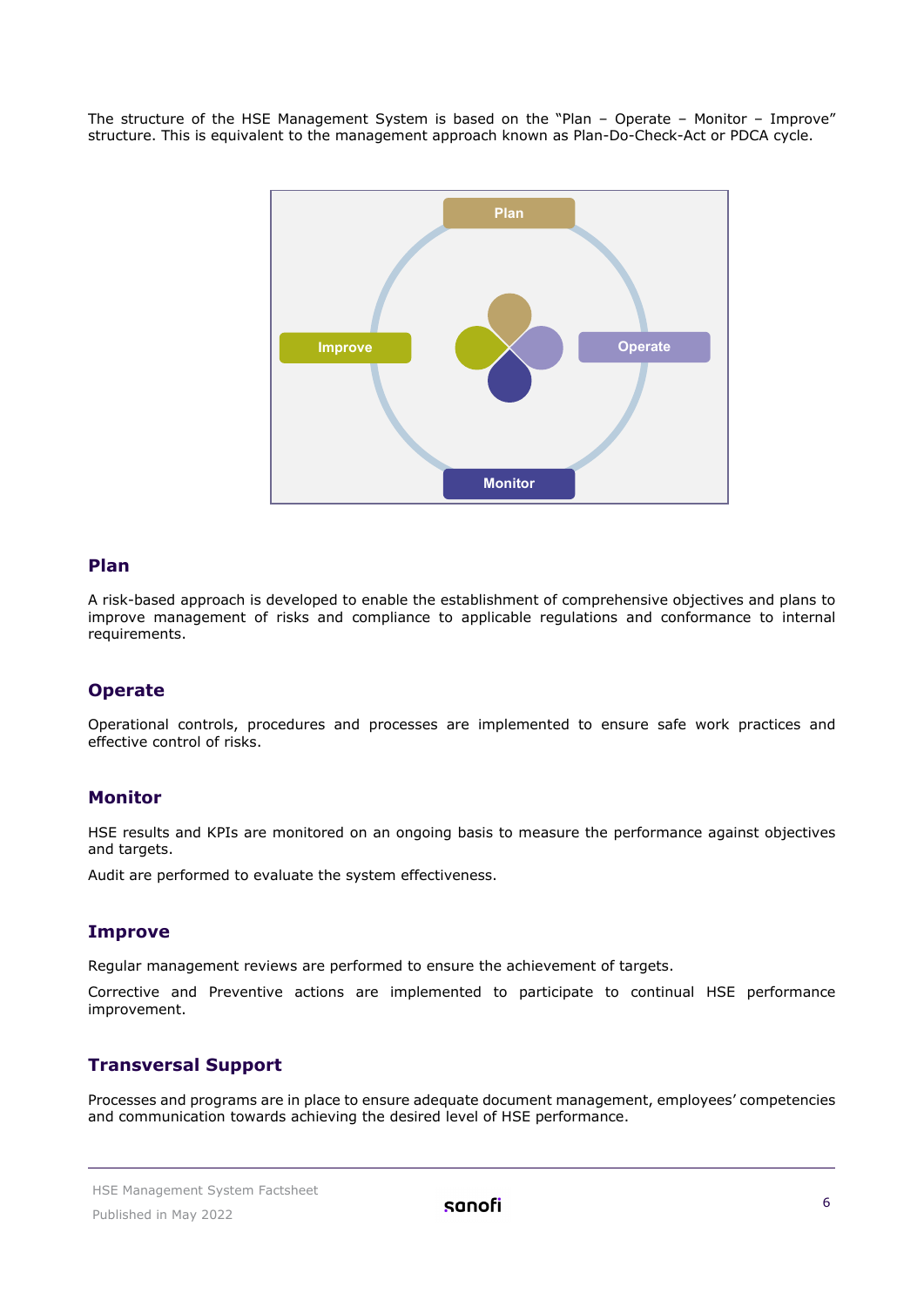# <span id="page-6-0"></span>**2.4. RISK IDENTIFICATION, MANAGEMENT AND OPERATING CONTROLS**

The process for risk identification and management is a pillar to the global Health, Safety and Environment management system. Its main purpose is to identify hazards and risks, assessing their likelihood and potential effects, establish a global risk mapping and implement risk mitigation measures, for process safety, occupational hygiene and environment.

Appropriate controls are identified and implemented following the hierarchy of risk control strategy, in order: Eliminate, Substitute, Technical measures & Engineering controls, Organizational measures, Personal Protective Equipment.

Risk assessments are reviewed annually or at each significant change and are consolidated yearly in a risk matrix.

Site level risks are consolidated yearly in a risk map at business level to list all remaining major risks and set priorities based on their potential impact on Sanofi's activities. Global HSE management consolidates all the risk maps coming from the Businesses to issue a unique HSE Risk Map of the Company. This ultimate Risk Map represents a global and synthetic view of the Company's HSE situation. Global HSE consolidates the HSE risks into the Company Risk Management process.



Following the kind of activity performed, specific programs are implemented to ensure a full HSE risk prevention in the following areas: Road Safety, Office Safety, Laboratory Safety, Warehouse Safety, Management of chemicals substances risks, Management of biological risk, Management of radiation. Documented procedures establish standard work practices, maintenance of infrastructures and equipment as well as safe operating parameters.

Operating control requirements related to Safety, Occupational Health and Hygiene as well as Environment are described in the Sanofi HSE key requirements.

## <span id="page-6-1"></span>**2.5. CONTRACTOR AND SUPPLIER MANAGEMENT**

HSE performance and management systems are factored into the selection of contractors or suppliers on a risk basis taking into account the nature of their activities.

Contractors and suppliers are required to manage HSE in line with Sanofi's HSE policy. Commensurate with risk, the selection of any new or significant key supplier or contractor includes a review of HSE criteria and an HSE assessment. Appropriate information is exchanged concerning the products and processes.

#### HSE Management System Factsheet Published in May 2022